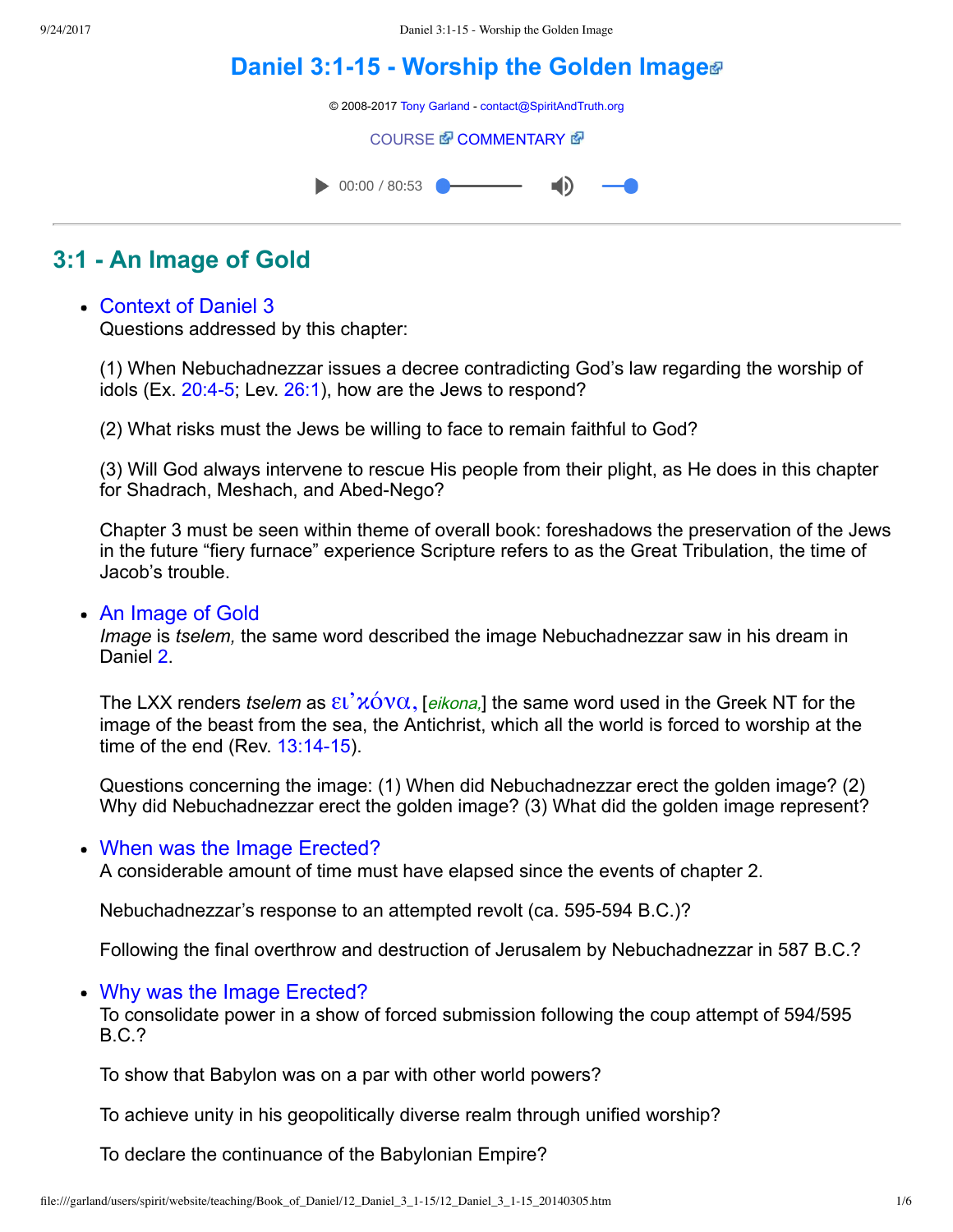A combination of one or more of the above reasons? The Image of Gold

What Did the Image Represent? A geometrical shape or astronomical body?

One of the Babylonian gods?

The form of a man?

Religious and political aspects: this merger of the religious and the political seems intentional and reflects the typological connection between the events of Daniel [3](http://www.spiritandtruth.org/bibles/nasb/b27c003.htm#Dan._C3V1) and the Great Tribulation. In a similar way, the political ruler of the final global kingdom during the Times of the Gentiles, the Antichrist, seeks worship (Rev. [13:4](http://www.spiritandtruth.org/bibles/nasb/b66c013.htm#Rev._C13V4), 14-15).

## • The Dimensions of the Image

"height was sixty cubits and its width six cubits" (Dan. [3:1](http://www.spiritandtruth.org/bibles/nasb/b27c003.htm#Dan._C3V1))

The relative dimensions of the image,  $60$ -to- $6$  (10-to-1), are disproportionate for a human image. If the image was of a human form, it probably stood elevated atop a gold pedestal. 46 A pedestal would have allowed the image to be visible to the multitude gathered for the dedication ceremony.

The sexagesimal-based dimensions draw our attention to the number six, having Biblical significance as the number of man which represents man's incompleteness and human willfulness.

#### • The Number of Man

Man was created on the sixth day (Gen.  $1:26-27$ )

The height of Goliath is given as six cubits and a span (1S. [17:4](http://www.spiritandtruth.org/bibles/nasb/b09c017.htm#1S._C17V4))

The weight of Goliath's spearhead was six hundred shekels (1S. [17:7](http://www.spiritandtruth.org/bibles/nasb/b09c017.htm#1S._C17V7))

The giant men of Gath had six fingers on each hand and six toes on each foot (2S. [21:20;](http://www.spiritandtruth.org/bibles/nasb/b10c021.htm#2S._C21V20) 1Chr. [20:6\)](http://www.spiritandtruth.org/bibles/nasb/b13c020.htm#1Chr._C20V6)

The weight of gold that came to Solomon yearly was six hundred and sixty-six talents of gold  $(2Chr. 9:13)$  $(2Chr. 9:13)$ 

Solomon's throne had six steps (2Chr. [9:18\)](http://www.spiritandtruth.org/bibles/nasb/b14c009.htm#2Chr._C9V18)

The idolatrous image erected by Nebuchadnezzar was sixty cubits tall and six cubits wide (Dan. [3:1\)](http://www.spiritandtruth.org/bibles/nasb/b27c003.htm#Dan._C3V1)

There were six waterpots of stone that Jesus used when changing water to wine (John [2:6](http://www.spiritandtruth.org/bibles/nasb/b43c002.htm#John_C2V6))

The number of the beast, 666, is said to be the number of a man (Rev. [13:18\)](http://www.spiritandtruth.org/bibles/nasb/b66c013.htm#Rev._C13V18)

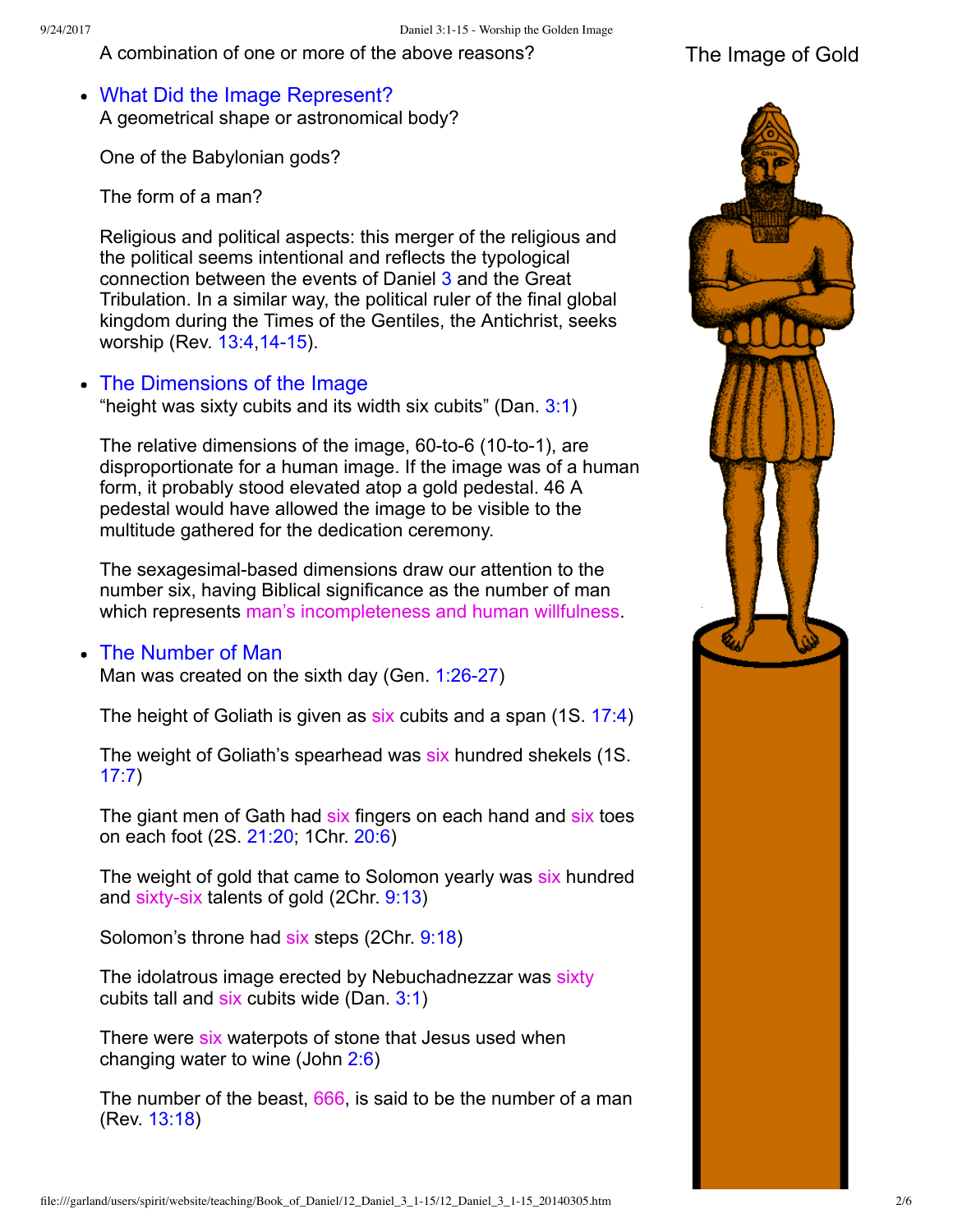### Foreshadowing the Great Tribulation

Worship of the beast and his image - Worship demanded by the rulers of both the first and last kingdoms of the Times of the Gentiles (2Th. [2:4](http://www.spiritandtruth.org/bibles/nasb/b53c002.htm#2Th._C2V4); Rev. [13:8](http://www.spiritandtruth.org/bibles/nasb/b66c013.htm#Rev._C13V8)[,15\)](http://www.spiritandtruth.org/bibles/nasb/b66c013.htm#Rev._C13V15).

The preservation of Israel The preservation of Shadrach, Meshach, and Abed-Nego amidst the fiery furnace following their refusal to worship the image points toward the preservation of the nation of Israel during the Great Tribulation (Mat. [24:21;](http://www.spiritandtruth.org/bibles/nasb/b40c024.htm#Mat._C24V21) Mark [13:19](http://www.spiritandtruth.org/bibles/nasb/b41c013.htm#Mark_C13V19); Rev. [2:22](http://www.spiritandtruth.org/bibles/nasb/b66c002.htm#Rev._C2V22); [7:14](http://www.spiritandtruth.org/bibles/nasb/b66c007.htm#Rev._C7V14)), the "time of Jacob's trouble" (Jer. [30:7](http://www.spiritandtruth.org/bibles/nasb/b24c030.htm#Jer._C30V7) cf Isa. [13:12;](http://www.spiritandtruth.org/bibles/nasb/b23c013.htm#Isa._C13V12) Dan. [12:1\)](http://www.spiritandtruth.org/bibles/nasb/b27c012.htm#Dan._C12V1).

Unity Through False Worship - The attempt by Nebuchadnezzar to achieve unity within his realm by wedding religious and political allegiance will be taken up again by the Antichrist at the time of the end (Rev.  $13:11-15$ ).

The Beginning and End of the Times of the Gentiles - This chapter records the prideful idolatry of the first kingdom whereas Revelation [13](http://www.spiritandtruth.org/bibles/nasb/b66c013.htm#Rev._C13V1) (and elsewhere) record the prideful idolatry of the last kingdom during the time when global rule remains vested in Gentiles hands.

# **3:23 Dedication Ceremony**

#### Gathered Together

Only those in leadership positions are invited to the dedication ceremony. This could indicate that one of his motives for dedicating the image was to elicit a show of allegiance and unity from his leaders following an insurrection or politically unstable situation in Babylon.



In their absence, we would naturally assume the affairs of the nation continued to operate normally by the hand of those under them within the government.

# **3:46 Commanded to Worship**

• Peoples, Nations, Languages

The phrase *peoples, nations, and languages* is rendered in the LXX by  $\lambda \alpha o(i, \phi v) \lambda \alpha(i, \phi v)$  $γλωσσαι$  [laoi, phylai, glōssai]. The global character of Nebuchadnezzar's expansive realm typifies the global realm of the final Gentile kingdom, composed of  $\oint v\tilde{\lambda}$ ς και γλώσσης και  $\lambda \alpha$ OV, [phyls kai glōssēs kai laou, ] "tribes and tongues and nations" (Rev. [5:9;](http://www.spiritandtruth.org/bibles/nasb/b66c005.htm#Rev._C5V9) [7:9](http://www.spiritandtruth.org/bibles/nasb/b66c007.htm#Rev._C7V9); [10:11](http://www.spiritandtruth.org/bibles/nasb/b66c010.htm#Rev._C10V11); [11:9](http://www.spiritandtruth.org/bibles/nasb/b66c011.htm#Rev._C11V9); [14:6](http://www.spiritandtruth.org/bibles/nasb/b66c014.htm#Rev._C14V6); [17:15](http://www.spiritandtruth.org/bibles/nasb/b66c017.htm#Rev._C17V15)).

### • Music and Worship

Music is an important element of worship, as revealed in Scripture (e.g., Ps. 96:1-4, 66:4-5;  $108:1-3$ ).

In this setting, music served as a *lingua franca* among the different nationalities.

The music served as a powerful aid to influence the emotions of the crowd—to sway them to acknowledge the grandeur of the image and to more-easily bow in worship.

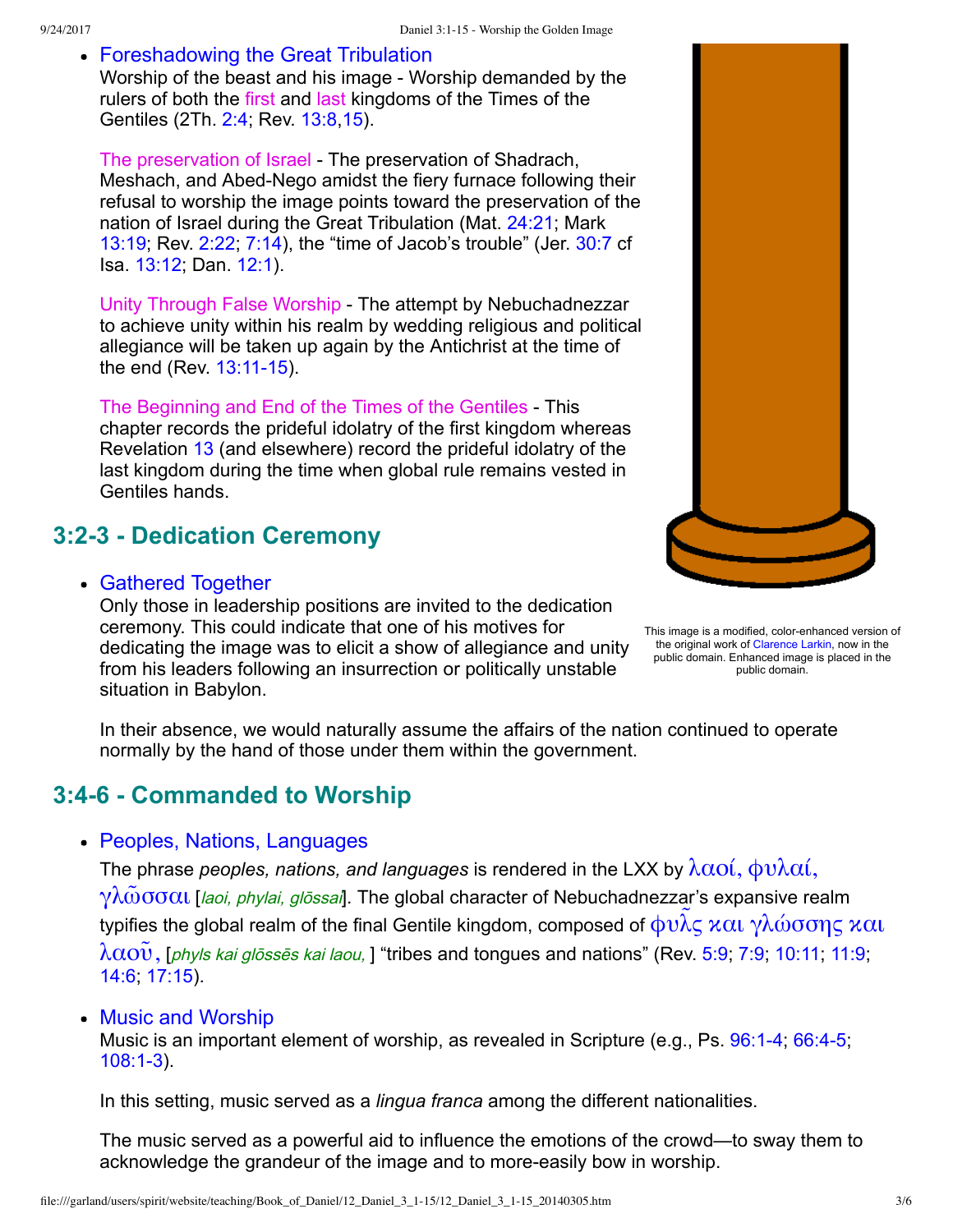• Politics and Religion

Overlap between political and religious: worshiping the statue also expressed loyalty to the king, recognizing his divine right to rule.

Nebuchadnezzar's ceremony illustrates the wellworn path of totalitarian leaders who prostitute religion in the service of egotistical political aspirations. He is one of many in the line extending from Nimrod (Gen.  $10:8-9$ ) to Antichrist (Rev. [13:15](http://www.spiritandtruth.org/bibles/nasb/b66c013.htm#Rev._C13V15)).

# • Pluralistic Worship

Other cultures and religious beliefs could accommodate pluralistic worship, but, the Jews could not.

Pluralistic religious beliefs will accept and tolerate additional gods beyond their own, but become very intolerant of any belief system which makes exclusive claims, such as Judaism and Christianity.

### • The Fiery Furnace

If the music was the motivating carrot, the furnace is the motivating stick.

The immediacy of the punishment implies the furnace was already in operation nearby.

The furnace may have been a kiln that was used during construction of the image.

If the furnace was used to produce the idol, being cast into the furnace could represent a kind of "sacrifice" to the idol.

#### Jeremiah mentions

Nebuchadnezzar's reputation for punishing enemies with fire. *Thus says the LORD of hosts, the God of Israel, concerning Ahab the son of Kolaiah, and Zedekiah the son of Maaseiah, who prophesy a lie to you in My name: Behold, I will deliver them into the hand of Nebuchadnezzar king of Babylon, and he shall slay them before your eyes. And because of them a curse shall be taken up by all the captivity of Judah who are in Babylon, saying,*

# Babylonian Musician



Old Lime Kiln [Old Babylonian relief of a musician,](file:///garland/users/spirit/website/teaching/Book_of_Daniel/12_Daniel_3_1-15/Old_Babylonian_relief_of_musician_adr1006054012.jpg) [Istanbul Ancient Orient Museum](http://www.istanbularkeoloji.gov.tr/ancient_orient_museum)[.](file:///garland/users/spirit/website/teaching/Book_of_Daniel/12_Daniel_3_1-15/Old_Babylonian_relief_of_musician_adr1006054012.jpg) Copyright © 2012 [www.BiblePlaces.com](http://www.bibleplaces.com/). This image appears by special permission and may not be duplicated for use in derivative works.



[Old Welsh lime kiln \(53°08'50.3"N 4°19'39.9"W\). "The burning fieryfurnace of Dan.](file:///garland/users/spirit/website/teaching/Book_of_Daniel/12_Daniel_3_1-15/The_old_lime_kiln_-_geograph.org.uk_-_525333.jpg) [3:6,](http://www.spiritandtruth.org/bibles/nasb/b27c003.htm#Dan._C3V6) [etc., must](file:///garland/users/spirit/website/teaching/Book_of_Daniel/12_Daniel_3_1-15/The_old_lime_kiln_-_geograph.org.uk_-_525333.jpg) have been similar to our common lime-kiln, with a perpendicular shaft from the top and an opening at the bottom for extracting the fused lime..." — Montgomery, *A Critical and Exegetical Commentary on the Book of Daniel,* 202. Image courtesy of [Eric Jones,](http://commons.wikimedia.org/wiki/File:The_old_lime_kiln_-_geograph.org.uk_-_525333.jpg) 2007. This image is licensed under a Creative Commons Attribution-Share Alike 2.0 license.

*"The LORD make you like Zedekiah and Ahab, whom the king of Babylon roasted in the fire "; because they have done disgraceful things in Israel, have committed adultery with their*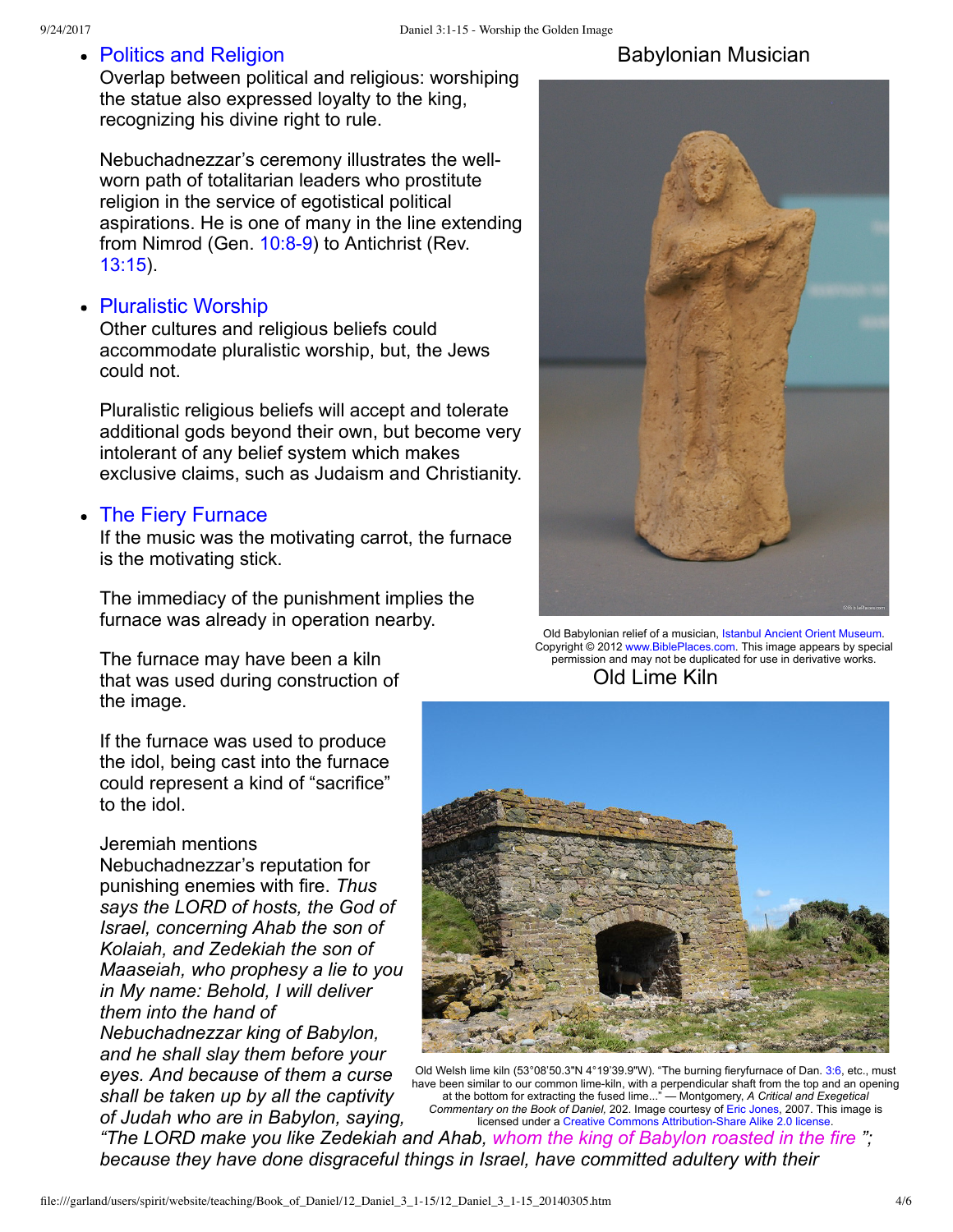*neighbors' wives, and have spoken lying words in My name, which I have not commanded them. Indeed I know, and am a witness, says the LORD.* (Jer. 29:21-23)

# **3:712 The Jews Refuse**

#### Certain Jews

What was the motivation of the accusers?

Jews were among the subjugated peoples under the thumb of Babylon who would have been expected to occupy positions of servitude rather than leadership.

Their accusers may have been in a position to profit from their displacement—perhaps gaining appointment in their place.

Antisemitism?

#### • Uniqueness of Israel

If antisemitism can be pictured as a smoldering fire, then one of the coals fueling that fire is the uniqueness of the Jews (e.g., Ex. [33:16](http://www.spiritandtruth.org/bibles/nasb/b02c033.htm#Ex._C33V16); Nu. [23:9;](http://www.spiritandtruth.org/bibles/nasb/b04c023.htm#Num._C23V9) Est. [3:8;](http://www.spiritandtruth.org/bibles/nasb/b17c003.htm#Est._C3V8) Eze. 20:32-33; Acts 16:19-21).

Since the cross, similar characteristics (separateness, exclusive purpose and calling, testifying of God's law) characterize all who believe in Israel's Messiah: Jesus Christ (Mat. 5:10-12; Mark 13:9-13; John [15:18;](http://www.spiritandtruth.org/bibles/nasb/b43c015.htm#John_C15V18) Php. [1:29;](http://www.spiritandtruth.org/bibles/nasb/b50c001.htm#Php._C1V29) 2Ti. [3:12;](http://www.spiritandtruth.org/bibles/nasb/b55c003.htm#2Ti._C3V12) Heb. 11:35-37).

#### • Where was Daniel?

The text simply doesn't say, but a number of suggestion have been made:

1. Daniel's high position, second in command below Nebuchadnezzar, meant his allegiance was unquestioned. There was no need for him to participate in the ceremony.

2. Since the king and most other leaders were at the ceremony, Daniel remained in Babylonian to administer affairs in their absence.

3. Daniel was absent from Babylon on an affair of state at the time of the ceremony.

4. The king purposefully sent Daniel abroad to exempt him from the possibility of facing execution for his religious faithfulness.

5. Daniel served within the royal court, not in the province. Only leaders in the province were required to attend.

6. Daniel was not the only high-level individual who was absent. For example, the list of invitees makes no mention of the "wise men" over whom Daniel was made administer (Dan. [2:48](http://www.spiritandtruth.org/bibles/nasb/b27c002.htm#Dan._C2V48)).

7. Daniel's reputation in spiritual matters so intimidated the accusers that, although he was present and refused to bow, they dared not include him among the accused.

8. Daniel may have been sick, as on other occasions (Dan. [7:28;](http://www.spiritandtruth.org/bibles/nasb/b27c007.htm#Dan._C7V28) [8:27;](http://www.spiritandtruth.org/bibles/nasb/b27c008.htm#Dan._C8V27) [10:8](http://www.spiritandtruth.org/bibles/nasb/b27c010.htm#Dan._C10V8)[,16\)](http://www.spiritandtruth.org/bibles/nasb/b27c010.htm#Dan._C10V16).

# **3:1315 A Second Chance for Compromise**

### Who is that God?

Nebuchadnezzar's series of victories over his enemies had led him to conclude that he and his patron gods were unstoppable.